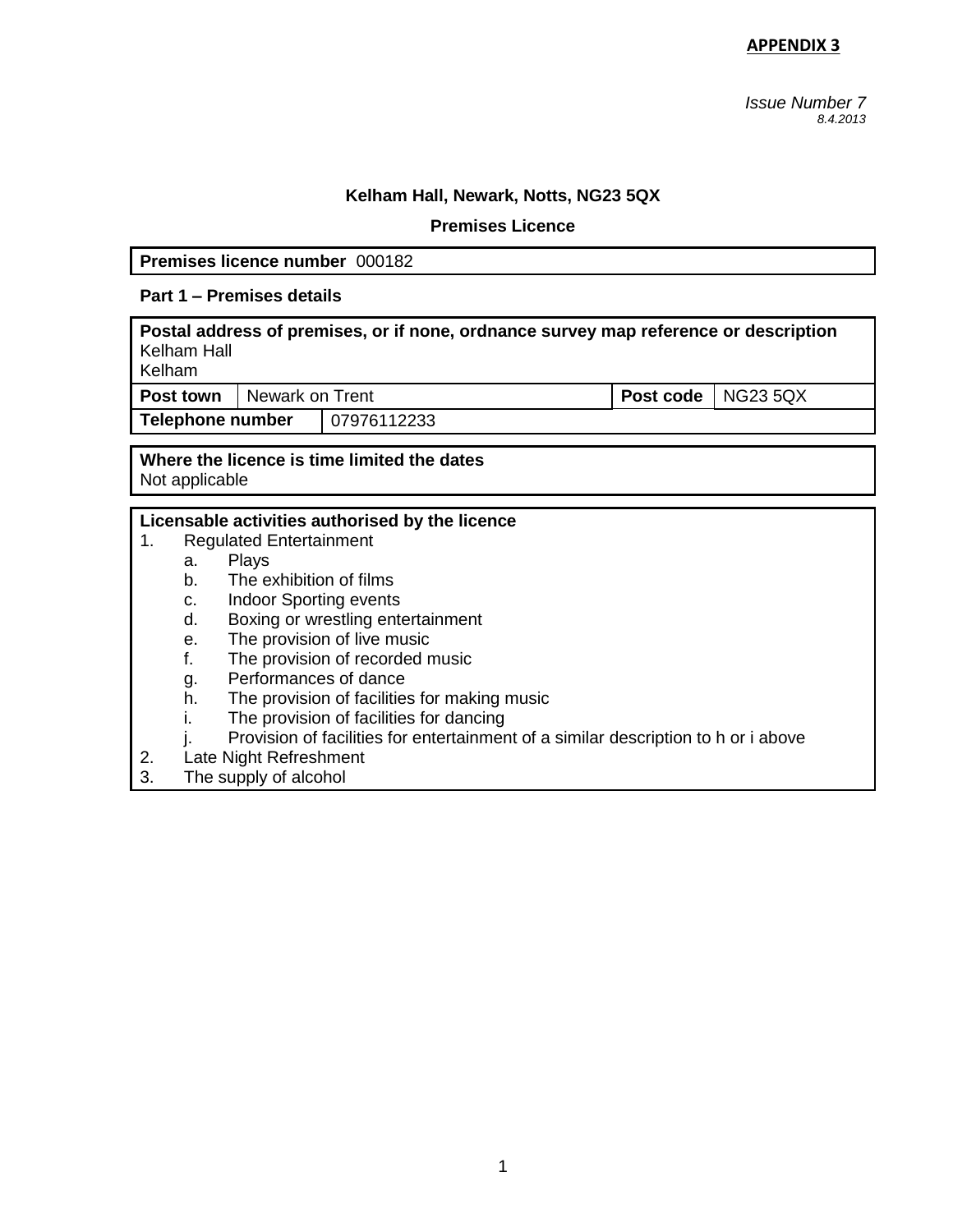#### *Issue Number 7 8.4.2013*

|                                                                            |                                                                             | 0. T. L U I J |  |  |
|----------------------------------------------------------------------------|-----------------------------------------------------------------------------|---------------|--|--|
| The times the licence authorises the carrying out of licensable activities |                                                                             |               |  |  |
| A                                                                          | <b>Standard Times</b>                                                       |               |  |  |
| 1.                                                                         | <b>Regulated Entertainment</b>                                              |               |  |  |
|                                                                            | a, b & c above                                                              |               |  |  |
|                                                                            | Monday to Sunday $-$ 09:00 to 00:00                                         |               |  |  |
|                                                                            | d above                                                                     |               |  |  |
|                                                                            | Monday to Sunday $-$ 19:00 to 00:00                                         |               |  |  |
|                                                                            | e, f, g, h, i & j above                                                     |               |  |  |
|                                                                            | Sunday to Wednesday $-$ 10:00 to 00:00                                      |               |  |  |
|                                                                            | Thursday to Saturday – 10:00 to 02:00 the following day                     |               |  |  |
| 2.                                                                         | Late Night Refreshment                                                      |               |  |  |
|                                                                            | Sunday to Wednesday $-23:00$ to 00:00                                       |               |  |  |
|                                                                            | Thursday to Saturday $-23:00$ to 02:00                                      |               |  |  |
| 3.                                                                         | The supply of alcohol                                                       |               |  |  |
|                                                                            | Sunday to Wednesday $-$ 09:00 to 00:00                                      |               |  |  |
|                                                                            | Thursday to Saturday - 09:00 to 02:00                                       |               |  |  |
| B.                                                                         | <b>Non Standard Times</b>                                                   |               |  |  |
|                                                                            | Live & Recorded Music                                                       |               |  |  |
|                                                                            | $31st$ December – 10:00 to normal terminal hour for 1 <sup>st</sup> January |               |  |  |
|                                                                            | The Supply of alcohol                                                       |               |  |  |
|                                                                            | $31st$ December – 09:00 to normal terminal hour for 1 <sup>st</sup> January |               |  |  |
|                                                                            |                                                                             |               |  |  |

# **The opening hours of the premises**

- A Standard Times Sunday to Wednesday – 09:00 to 00:00 Thursday to Saturday – 09:00 to 02:00 the following day B Non Standard Times
	- $31<sup>st</sup>$  December 09:00 to normal closing hour for 1 $<sup>st</sup>$  January</sup>

# **Where the licence authorises supplies of alcohol whether these are on and/or off supplies**

On Sales only

# **Part 2**

**Name, (registered) address, telephone number and e-mail (where relevant) of holder of premises licence** Kelham Hall Limited Hollingwood Hall Cedar Street **Chesterfield** S43 2LF Telephone Number: 07976112233 E-Mail: jonathanjpc@aol.com

# **Registered number of holder, for example company number, charity number (where applicable)**

Company Registration Number: 8414286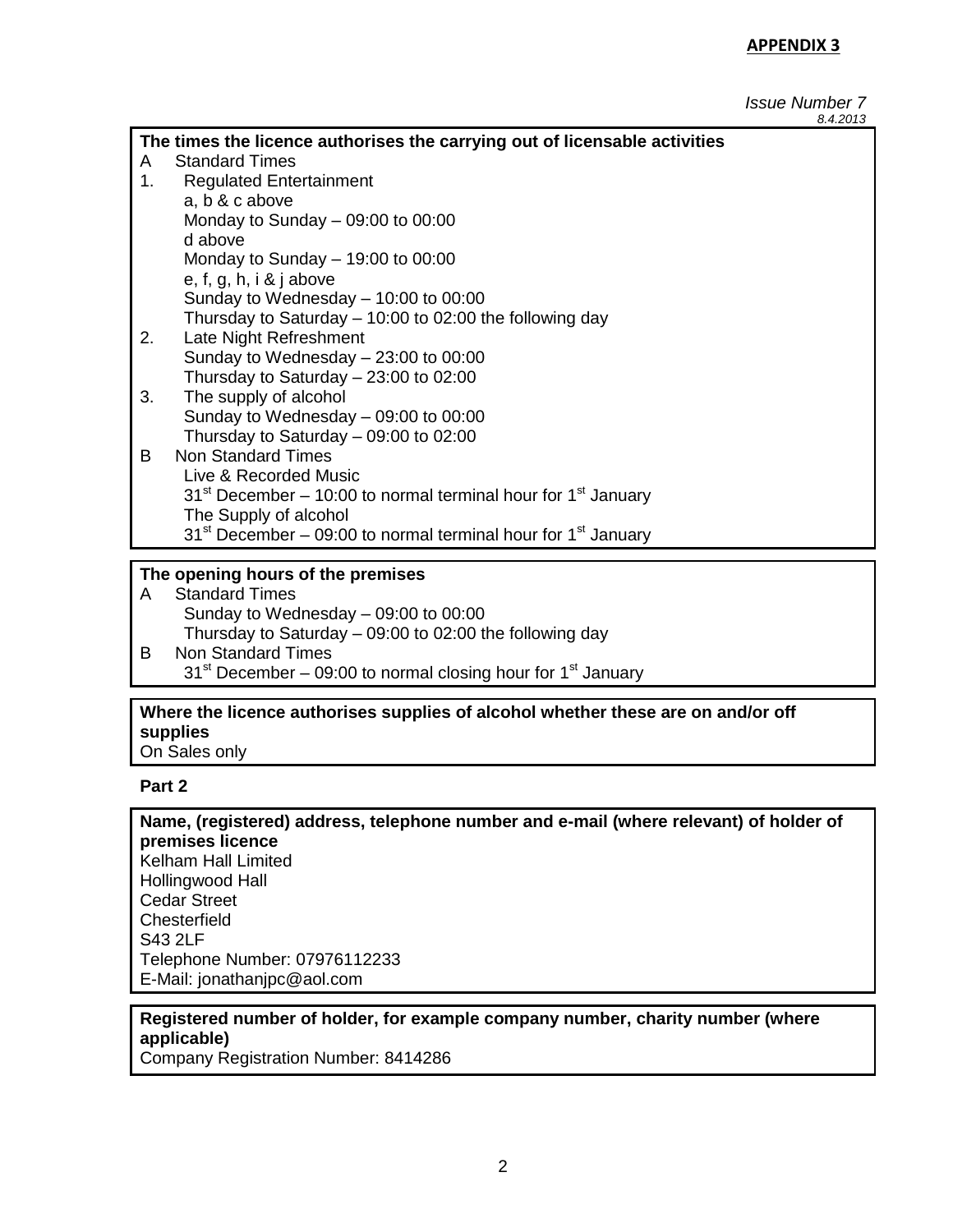*Issue Number 7 8.4.2013* 

**Name, address and telephone number of designated premises supervisor where the premises licence authorises the supply of alcohol** Jonathan Mark Pass

**Personal licence number and issuing authority of personal licence held by designated premises supervisor where the premises licence authorises the supply of alcohol** Personal Licence Number: PA0324 Issuing Authority: Eden District Council

### **Annex 1 - Mandatory conditions**

1**.**—(1) The responsible person shall take all reasonable steps to ensure that staff on relevant premises do not carry out, arrange or participate in any irresponsible promotions in relation to the premises.

(2) In this paragraph, an irresponsible promotion means any one or more of the following activities, or substantially similar activities, carried on for the purpose of encouraging the sale or supply of alcohol for consumption on the premises in a manner which carries a significant risk of leading or contributing to crime and disorder, prejudice to public safety, public nuisance, or harm to children–

(a) games or other activities which require or encourage, or are designed to require or encourage, individuals to–

(i) drink a quantity of alcohol within a time limit (other than to drink alcohol sold or supplied on the premises before the cessation of the period in which the responsible person is authorised to sell or supply alcohol), or

(ii) drink as much alcohol as possible (whether within a time limit or otherwise);

(b) provision of unlimited or unspecified quantities of alcohol free or for a fixed or discounted fee to the public or to a group defined by a particular characteristic (other than any promotion or discount available to an individual in respect of alcohol for consumption at a table meal, as defined in section 159 of the Act);

(c) provision of free or discounted alcohol or any other thing as a prize to encourage or reward the purchase and consumption of alcohol over a period of 24 hours or less; (d) provision of free or discounted alcohol in relation to the viewing on the premises of a sporting event, where that provision is dependent on–

(i) the outcome of a race, competition or other event or process, or

(ii) the likelihood of anything occurring or not occurring;

(e) selling or supplying alcohol in association with promotional posters or flyers on, or in the vicinity of, the premises which can reasonably be considered to condone, encourage or glamorise anti-social behaviour or to refer to the effects of drunkenness in any favourable manner.

2**.** The responsible person shall ensure that no alcohol is dispensed directly by one person into the mouth of another (other than where that other person is unable to drink without assistance by reason of a disability).

3. The responsible person shall ensure that free tap water is provided on request to customers where it is reasonably available.

4.—(1) The premises licence holder or club premises certificate holder shall ensure that an age verification policy applies to the premises in relation to the sale or supply of alcohol.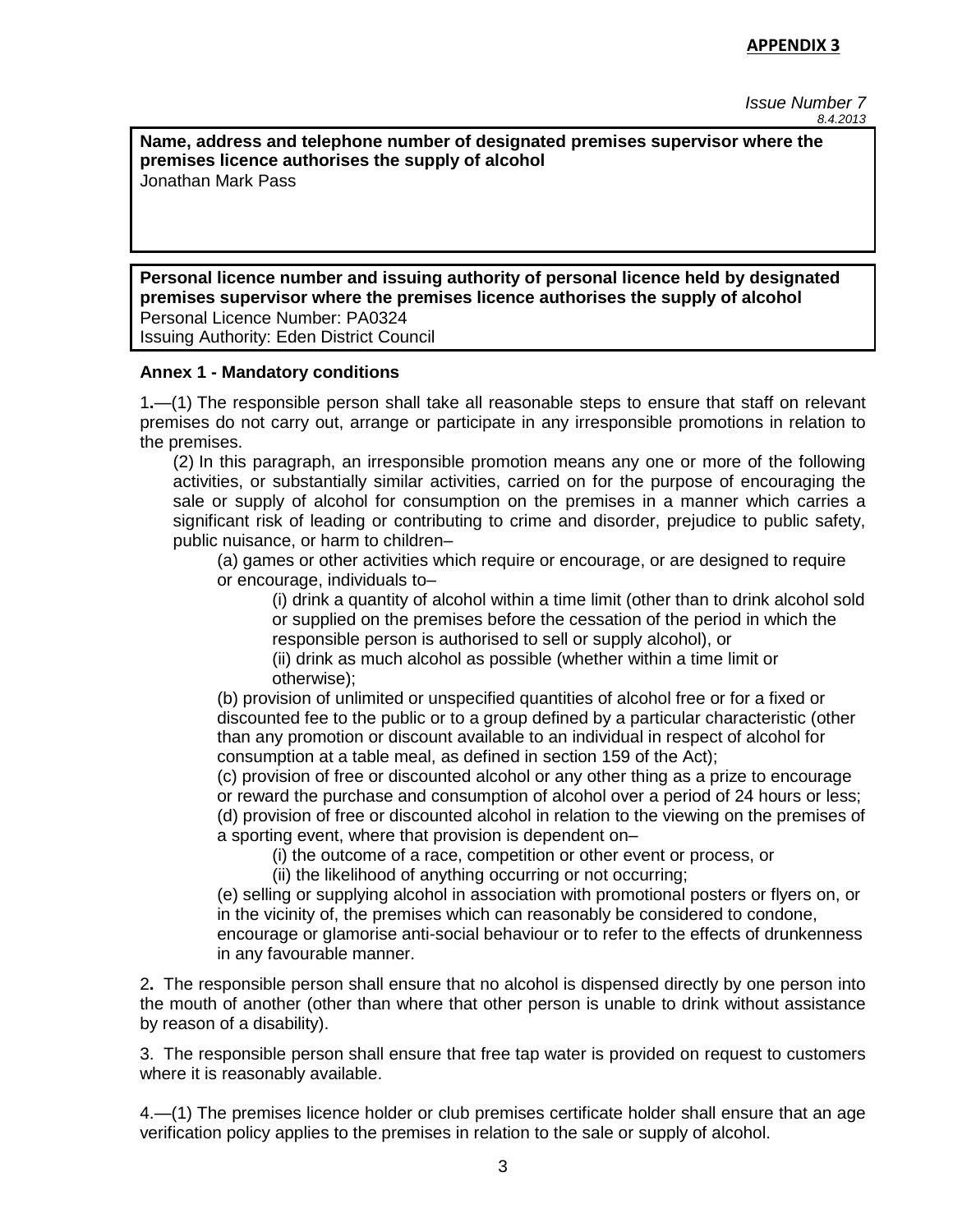#### *Issue Number 7 8.4.2013*

 (2) The policy must require individuals who appear to the responsible person to be under 18 years of age (or such older age as may be specified in the policy) to produce on request, before being served alcohol, identification bearing their photograph, date of birth and a holographic mark.

5. The responsible person shall ensure that–

(a) where any of the following alcoholic drinks is sold or supplied for consumption on the premises (other than alcoholic drinks sold or supplied having been made up in advance ready for sale or supply in a securely closed container) it is available to customers in the following measures–

- (i) beer or cider: ½ pint;
- (ii) gin, rum, vodka or whisky: 25 ml or 35 ml; and
- (iii) still wine in a glass: 125 ml; and
- (b) customers are made aware of the availability of these measures.
- 6. No alcohol may be supplied under this Licence:
	- a at any time when there is no Designated Premises Supervisor in respect of these Premises; or
	- b at any time when the Designated Premises Supervisor does not hold a personal licence or his/her personal licence is suspended.
- 7. Every supply of alcohol under this licence must be made or authorised by a person who holds a personal licence.
- 8. The admission of children to any exhibition of film on the premises is to be restricted in accordance with the film classification given to any film by the British Board of Film classification or if no such classification is made then in accordance with any recommendation made by Newark & Sherwood District Council as Licensing Authority.
- 9. Any person exercising a security activity (as defined by paragraph 2(1)(a) of schedule 2 of the Private Security Industry Act 2001) shall be licensed by the Security Industry Authority. Any such person shall be employed at the premises at the discretion of the Licence Holder/Designated Premises Supervisor and shall display their name badge at all times when on duty.

### **Annex 2 - Conditions consistent with the Operating Schedule**

- 1. This licence is granted on the condition that the restrictions contained within the enactments specified under Licensing Act 2003 Schedule 8 (6) are adhered to except as specifically varied by this licence.
- 2. The supply of alcohol shall be restricted to persons attending dances, banquets, buffets, conferences, receptions and social functions of a similar nature
- 3. These conditions apply to any exhibition of film which is not exempt under the Licensing Act 2003 i.e. one whose main purpose is to
	- a. demonstrate any product,
	- b. to advertise any goods or services, or
	- c. to provide information, education or instruction.
- 4. The Licence Holder, shall throughout the whole time the premises are open for entertainment, ensure that a sufficient staff of competent attendants specially instructed by the Licence Holder, or a person nominated by him/her, as to their duties in the event of any emergency. Where required by this Licence, Door Supervisors must be employed at the Premises.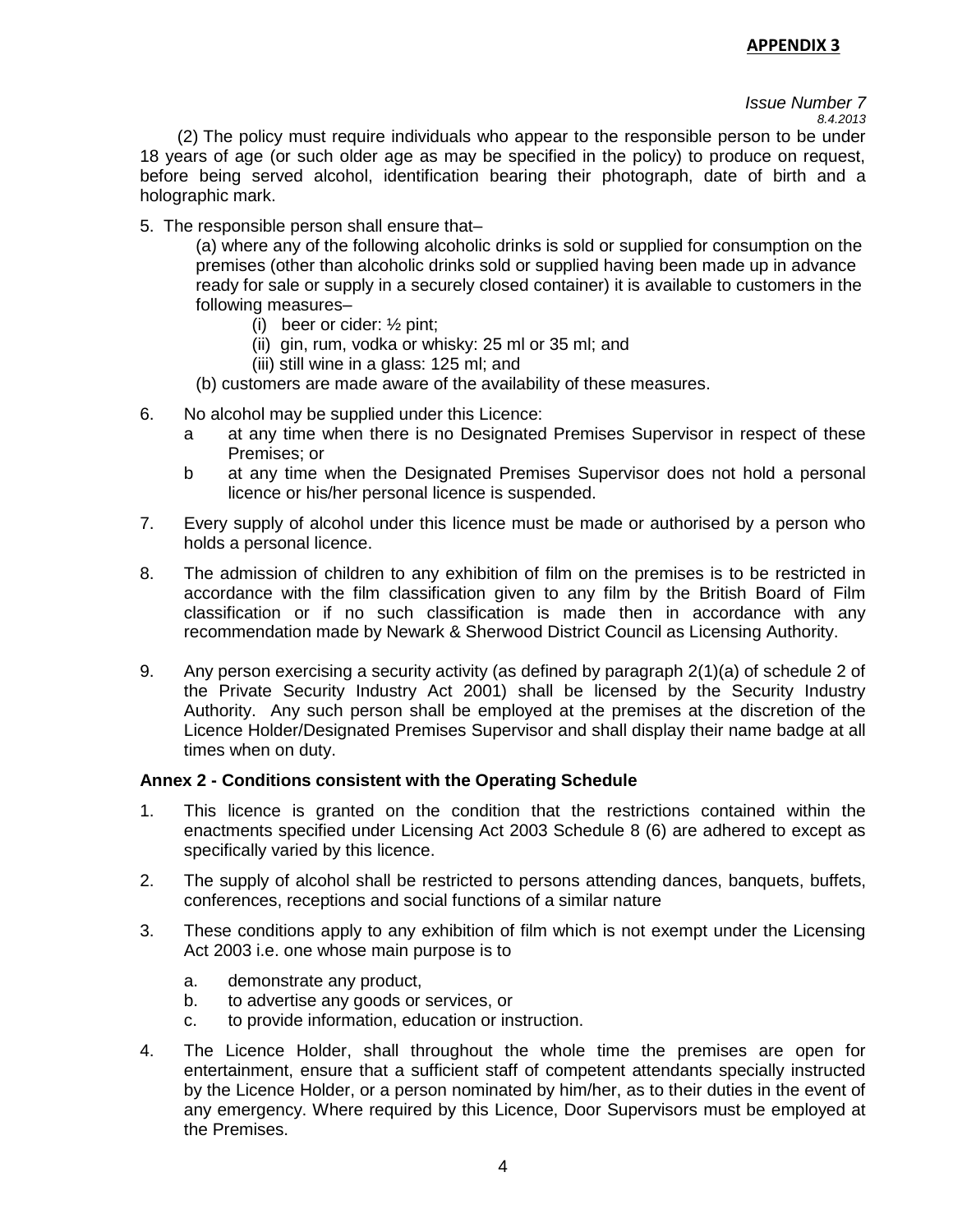# *Issue Number 7*

- 5. The Licence Holder shall allow any Authorised Officer, Fire Authority or Police to enter all parts of the Premises at all reasonable times and the Licence Holder shall comply with any reasonable request of an Authorised Officer, Fire Authority or Police.
- 6. The Licence Holder shall take all due precautions for the prevention of any accident and shall not commit any act, which is likely to cause fire or danger to the public
- 7. No exhibition, demonstration or performance of hypnotism shall be given without the Council's written consent.
- 8. No public music, dancing, exhibition, recitation or Entertainment of a like kind shall take place in the Premises which is offensive, obscene, immoral, licentious, indecent or likely to produce riot, tumult or a breach of the peace, and the operation of the Premises shall be carried out in such a way to prevent such conduct.
- 9. Table dancing, lap dancing, pole dancing and all forms of Entertainment, dancing, or displays that include nudity or sexual performances of any kind are prohibited.
- 10. Lasers, strobes and any form of pyrotechnic or fireworks are not to be used without the written consent of the Council, a warning sign to the effect that a laser or strobe is to be used in the Premises must be clearly displayed at all public entrances to the Premises such that the public can see the warning sign before entering.
- 11. The total number of persons allowed on the Premises, is as follows

| Total                 | 1200 persons |
|-----------------------|--------------|
| Dome                  | 735 persons  |
| <b>Civic Suite</b>    | 200 person   |
| <b>Carriage Court</b> | 200 persons  |
| Lady Chapel           | 65 persons   |

- 12. The Licence Holder shall ensure that an effective system for determining the number of persons on the Premises at any one time is used at all times when the Premises are open for Entertainment. Staff responsible for monitoring and controlling access to the Premises and management staff are to be aware of the maximum occupancy figure of the entire Premises and where appropriate specific areas within the Premises. These staff members must be instructed as to how the occupancy figure is to be monitored and the action to be taken when the maximum occupancy figure is reached.
- 13. The Licence Holder shall not allow the stated maximum occupancy figure to be exceeded.
- 14. The Licence Holder shall maintain and keep good order and decent behaviour on the Premises.
- 15. Free and unrestricted access to cold drinking water shall be provided at a location, which is readily accessible to customers. The water shall be provided without any charge.
- 16. Rest areas, which are cooler, quieter and preferably separate from the main dance area(s) shall be provided. Adequate seating shall be provided with rest facilities.
- 17. Adequate first aid provision shall available at all times to include having at least one nominated Trained First Aider on the Premises at all times whilst Regulated Entertainment is taking place. Where Wrestling or Boxing Entertainment is taking place the Licence Holder shall ensure that a qualified medical practitioner is in attendance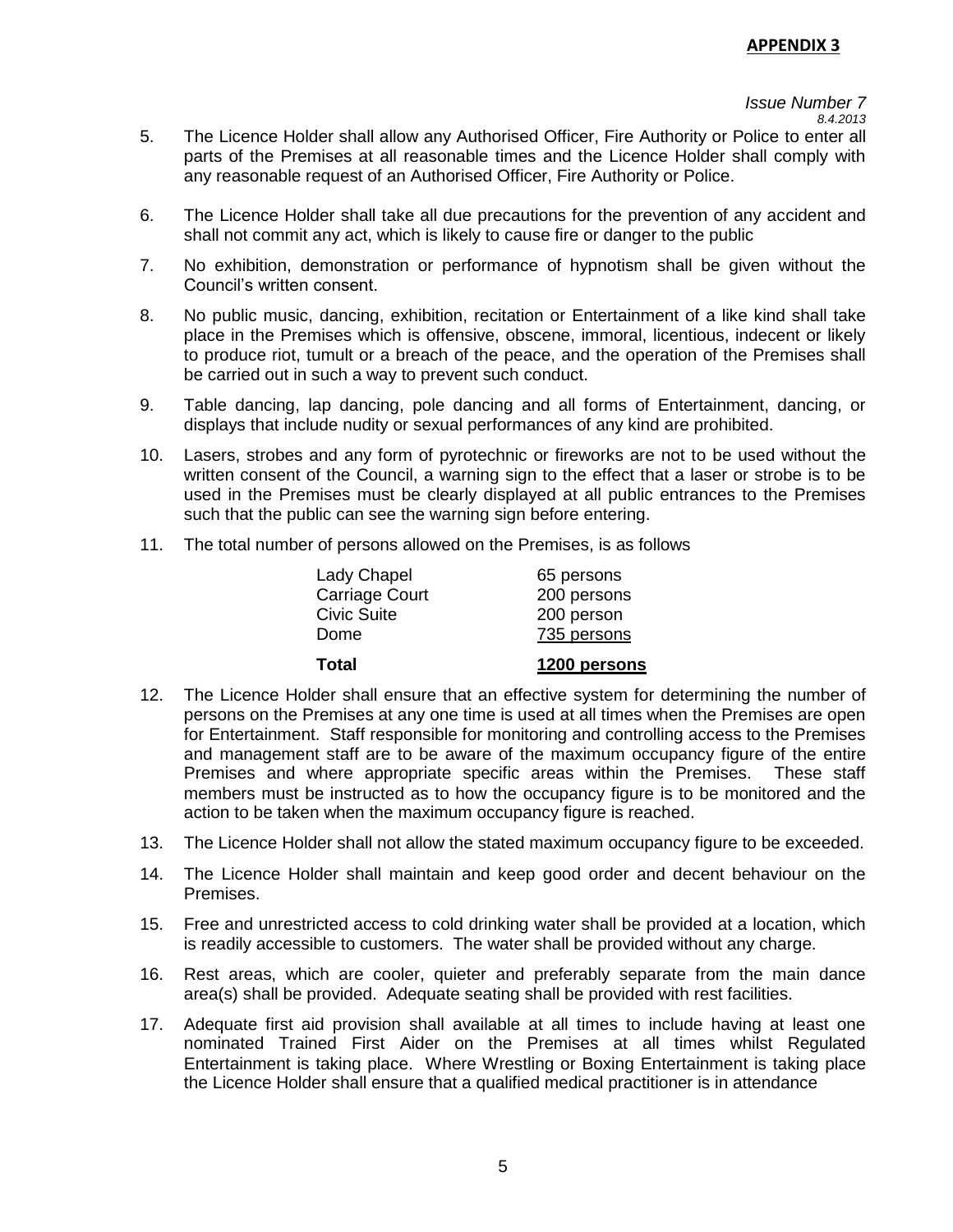# *Issue Number 7*

*8.4.2013* 

- 18. No person shall be employed or otherwise engaged on the Premises as a Door Supervisor unless he/she holds a current registration from the Security Industry Authority (SIA).
- 19. At all times when engaged as a Door Supervisor a person shall wear and clearly display the photograph and registration badge issued by the SIA.
- 20. A logbook shall be maintained on the Premises in which the names of all Door Supervisors, their registration number and details of all serious incidents identifying the Door Supervisors involved, shall be entered for each day that they are engaged at the Premises. The logbook shall be kept for a period of at least two years from the date of the last entry and be readily available for inspection by an Authorised Officer or by a Police Officer.
- 21. In the case of seated audiences, adequate gangways of not less than 1.05 metres (3ft. 6 ins.) wide shall be provided for the free passage of the audience. These gangways shall not be occupied or obstructed in any manner and must be arranged opposite exit doors wherever possible.
- 22. Where the Premises are to be used for a seated audience (except lunches or dinners) exceeding 250 persons, all seats shall be securely fixed to the floor, or secured together in groups of four and twelve. Where more than 400 persons are to be accommodated, the seats adjoining front, back or across the gangways and seats adjoining exits shall be securely fixed to the floor. The seats shall be so arranged that no seat or part of a seat shall be more than 4.57 metres (15 feet) from a gangway, measured in line of seating. Seating arrangements should comply with current British Standards and Codes of Good Practice.
- 23. The dance floor shall be clearly delineated and shall be positioned in such a way as to ensure the safety of persons using the dance floor.
- 24. The arrangements for access around the dance floor and seating in the vicinity of the dance floor shall be such that neither dancers nor patrons, seating or otherwise, are put at risk of physical injury.
- 25. All gangways, staircases and exits shall be kept clear of obstruction, be well illuminated and free from any trip hazard whilst the Premises are open for Entertainment.
- 26. On each anniversary of the granting of this Licence an annual report signed by a qualified electrical engineer who is an approved contractor on the roll of the National Inspection Council for Electrical Installation and Contracting (NICEIC), or the Electrical Contractors Association, or the Electrical Contractors Association of Scotland, shall be submitted to the Authority to the effect that the electrical system, the Emergency Lighting, if any, and the fire alarm system installed at the Premises, if any have been examined and tested and are in a safe working condition. Entertainers shall only be permitted to use electrical sockets fitted with residual current device protection, complying with the current British Standard. Such sockets must be maintained in good working order and marked "audio equipment only".
- 27. All parts of the Premises to which the public have access shall have the lighting system tested every month and the results recorded in the fire logbook. Where a secondary system of lighting is provided by the provision of hand lamps, these shall be maintained in a sufficient working order and made available to staff whose duties it is to facilitate the evacuation of the Premises.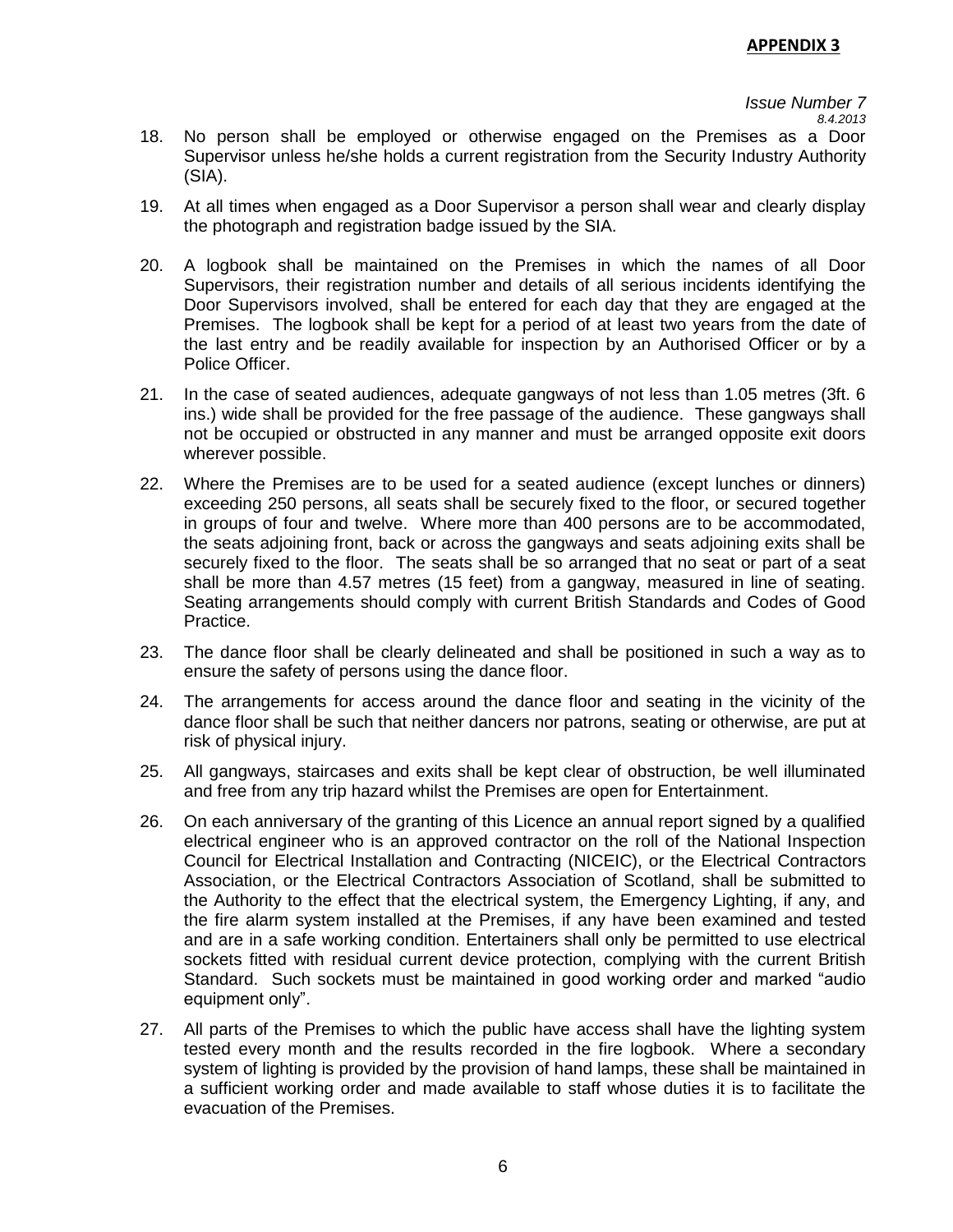# *Issue Number 7*

*8.4.2013* 

- 28. Emergency exit notices must be illuminated at all times the Premises are occupied, and be legible and in the event of failure of normal lighting such signs must be illuminated by the Emergency Lighting supply.
- 29. The fire alarm system shall be tested weekly and the results recorded in a log book. The system shall be maintained in efficient working order.
- 30. Testing and maintenance shall be carried out on all fire equipment, which shall be maintained in efficient working order.
- 31. Portable fire extinguishers shall be examined at least once annually and tested by a British Approval for Fire Equipment Board (BAFE) Registered Extinguisher Engineer.
- 32. A notice or notices clearly indicating the position of the nearest telephone by which the emergency services may be summoned must be provided in suitable locations. If the Premises are to be used for the regular provision of indoor sporting entertainment, a telephone must be installed.
- 33. The Fire Authority, the Police and the Authority shall be informed of any fire, however slight that occurs on the Premises.
- 34. A fire log book must be kept which records details of test, examinations and fire drill instructions. The logbook must be readily available and produced for inspection by an Authorised Officer, a member of the Fire Authority or a Police Officer upon request.
- 35. All members of staff must receive written instruction and training appropriate to their responsibilities in the event of an emergency. The training and instruction of staff on fire safety must include actions on discovering a fire, raising the alarm, location and use of fire fighting equipment, evacuation of the public and staff, calling the Fire Authority. This training is to be carried out immediately to new staff as part of an induction programme and periodically repeated no less than twice per year.
- 36. The Licence Holder shall take all reasonable steps to ensure that patrons awaiting entry to the Premises or leaving the Premises do not cause annoyance or nuisance to any other person in the vicinity of the Premises.
- 37. Sound insulation or control equipment which is installed to prevent noise nuisance to the occupiers of neighbouring premises shall be maintained in satisfactory working order.
- 38. Any noise produced or associated with the Entertainment must not be audible at the façade of the nearest residential, commercial or industrial premises.
- 39. No film shall be exhibited unless it has received a "U", "PG", "12A", "15" or "18" Certificate from the British Board of Film Classification.
- 40. A representation or written statement of the terms of any certificate given by the British Board of Film Classification shall be shown on the screen immediately before the showing of any film to which it relates, and the representation or statement shall be shown for long enough and in a form large enough for it to be read from any seat in the auditorium.
- 41. The nature of any certificate received in respect of a film from the British Board of Film Classification shall be clearly indicated by the figure "U", "PG", "12A", "15" or "18" in any advertisement of the film displayed at the premises.
- 42. The licence holder shall ensure that children are only admitted to exhibitions of films in accordance with the British Board of Film Classification categories "12A", "PG", "15" and "18". For the purpose of this condition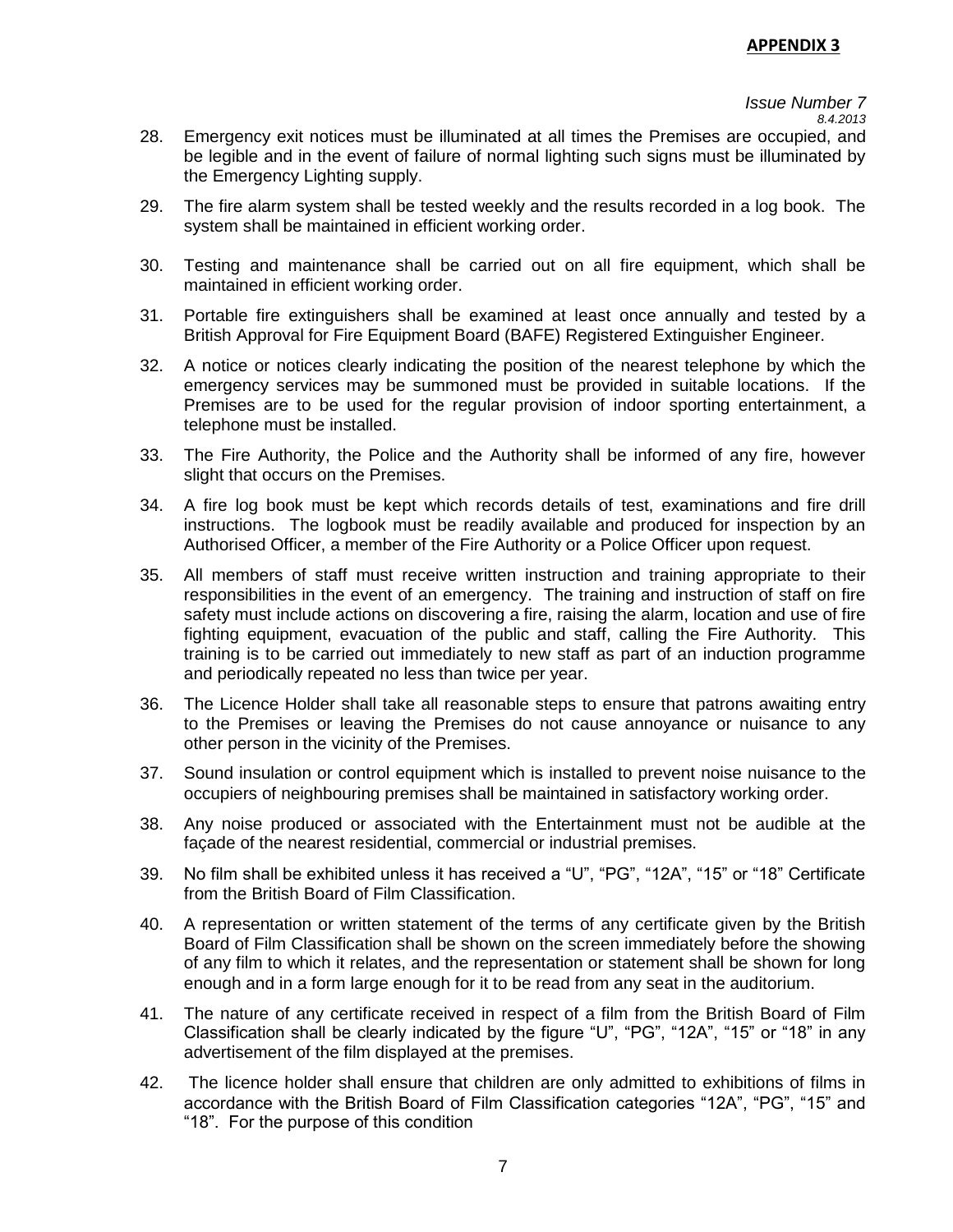#### *Issue Number 7 8.4.2013*

- 43. Where the Licensing Authority has given notice in writing to the licensee of the premises prohibiting the exhibition of a film on the ground that it contains matter which, if exhibited, would offend against good taste or decency or would be likely to encourage or incite crime or to lead to disorder or to be offensive to public feeling, that film shall not be exhibited in the premises unless the permission in writing of the Licensing Authority is first obtained and any conditions of such permission are complied with.
- 44. Where the Licensing Authority has given notice in writing to the licensee of the premises objection to an advertisement on the ground that , if displayed, it would offend against good taste or decency or be likely to encourage or incite crime or to lead to disorder or to be offensive to public feeling that advertisement shall not be displayed at the premises unless the permission in writing of the Licensing Authority is first obtained and any conditions of such permission are complied with.
- 45. The provisions of this Condition shall apply in relation to film which does not exceed sixteen millimetres in width.
	- a. No inflammable substance shall be used in repairing or jointing film in the auditorium or in any other part of the premises to which the public are admitted while the public are present there.
	- b. If a film projector is placed in the auditorium or elsewhere than in a projection room–
		- i. the film projector shall be surrounded by a clear space at least three feet wide which persons, not authorised by the person in charge of the projector or under section four of the Cinematograph Act, 1909 (which relates to powers of entry for inspection), are prevented from entering by the erection of a barrier or other effective means;
		- ii. no smoking shall be permitted within the said clear space;
		- iii. the film projector shall be in the charge of a competent person who shall be present within the said clear space whenever the projector is working;
		- iv. no illuminant, other than electric light in hermetically sealed lamps, shall be used in the film projector and the illuminant shall be separately encased in such a easy as to prevent it accidentally coming in contact with the film;
		- v. electrical conductors used for the film projector shall be suitably insulated and provided with a suitable protective covering over the insulation and shall, so far as practicable, be placed out of reach of the public.
- 46. Projection and rewinding rooms
	- a. Film which exceeds sixteen millimetres in width shall not be projected, rewound, cleaned or otherwise manipulated except in a projection or rewinding room to which the public are not admitted.
	- b. Projection rooms shall be large enough to enable the operators to work freely at the film projectors and any other equipment therein.
	- c. Whenever a film projector is working in a projection room a competent person shall be in charge of, and present in, the projection room.
	- d. Notices prohibiting smoking in projection rooms, rewinding rooms or in rooms where film is stored shall be permanent and shall be in block letters on a contrasting background, such letters being not less than 2 inches high on notices inside the rooms and 4 inches high on notices outside the rooms.

# **Annex 3 - Conditions attached after a hearing by the licensing authority**